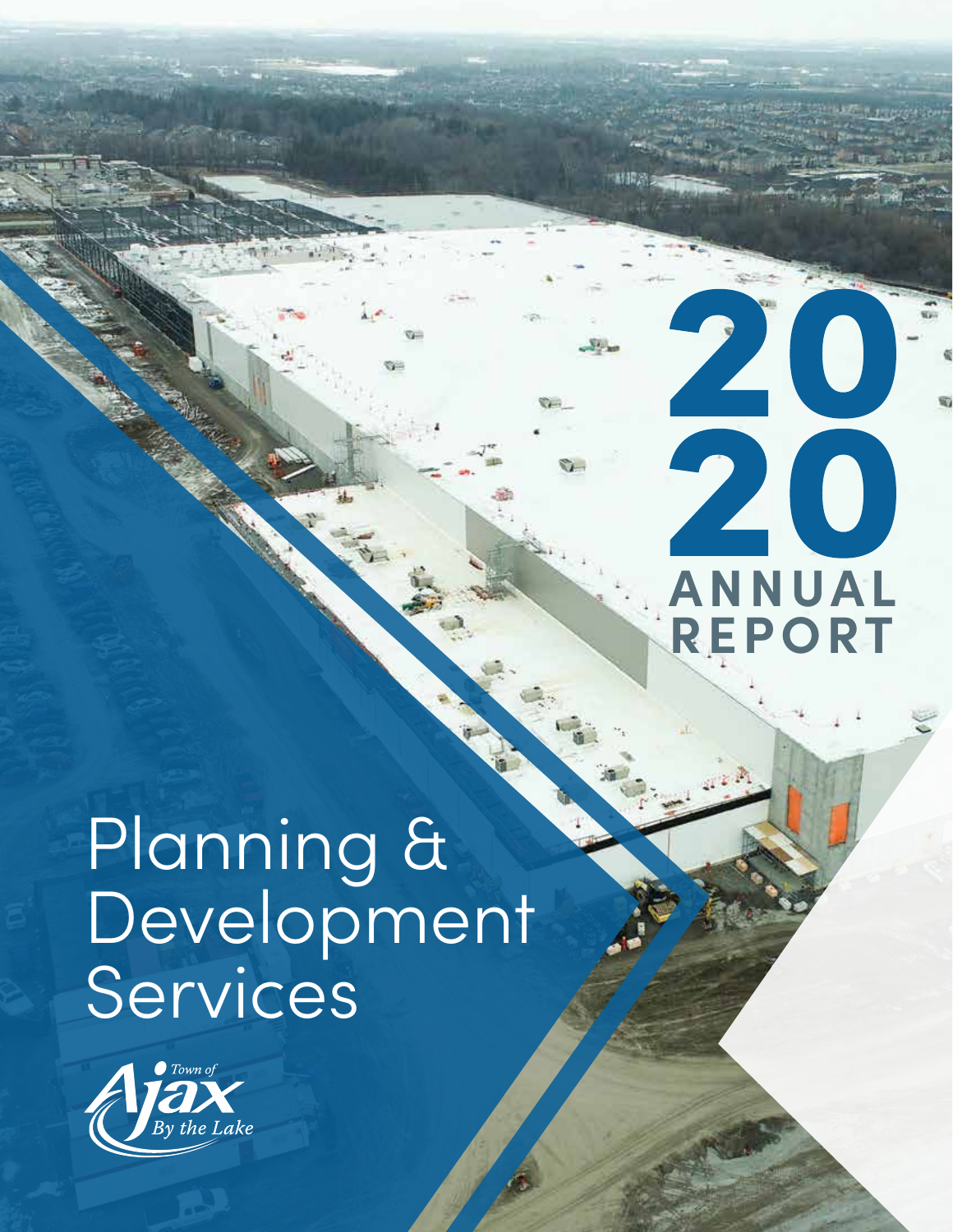

#### **Highlights**



Approval of Amazon Fulfillment Centre at the southeast corner of Salem Road North and Rossland Road East, a 123,795  $m<sup>2</sup>$  building, loading areas, tractor trailer parking, surface parking and a stormwater management facility.



Application received to permit the development of a 6-storey, 320 bed Long-Term Care Facility and future parking structure (680 Harwood Avenue South).



Other notable development applications received in 2020 and under review: 72 & 80 Bayly Street West, 21 & 23 Harwood Avenue South, 105 Rossland Road, 675 Harwood Avenue North, 537 Kingston Road East, 253-255 Lake Driveway West.







**b** Completed Compliance letters (Property Information Requests)

| Land D      |
|-------------|
| application |
| reviewed &  |
| forwarded   |

and Division cations wed &



Pre-consultation meetings led to 6 development applications

### New Development Applications Received





**290 Old Harwood Road**

#### **1350 Church Street North, Soscia Professional Engineers Inc.**  *Caroline Murphy, Development Planner*

Proposed development of a 1-storey, 17-unit 2,290 m<sup>2</sup> commercial building and 81 surface parking spaces.

#### **Southwest Corner of Taunton Road & Ravenscroft Road , Barron Homes Phases 2 & 3**

#### *Caroline Murphy, Development Planner*

**Phase 2:** Proposed development of a 2-tower, 313 unit Seniors' building with 153 residential units in a 10-storey tower and 160 residential units in a 12-storey tower, connected by a 1-storey podium.

**Phase 3:** Proposed development of a total of 801 residential units within a 22-storey, 2-tower building connected by a 1-storey podium, and a 20-storey, 2-tower building comnnected by a 1-storey podium.

#### **290 Old Harwood Avenue, Evans Planning Inc.** *Eric Simpson, Development Planner*

Proposed development of a 7-storey apartment building containing 124 dwelling units, 85 seniors' rental units and 39 affordable rental units. One level of underground parking and ground level parking is proposed to accommodate the development.

#### **Bayly Street East and Shoal Point Road, Brookfield Properties**

#### *Bruno Scopacasa, Senior Development Planner*

Proposed development of a residential condominium consisting of 86 Block townhouse dwellings on a private condominium road accessed from future Clayton Avenue on Block 3 within the Daste Approved Plan of Subdivision (S-A-2005-07).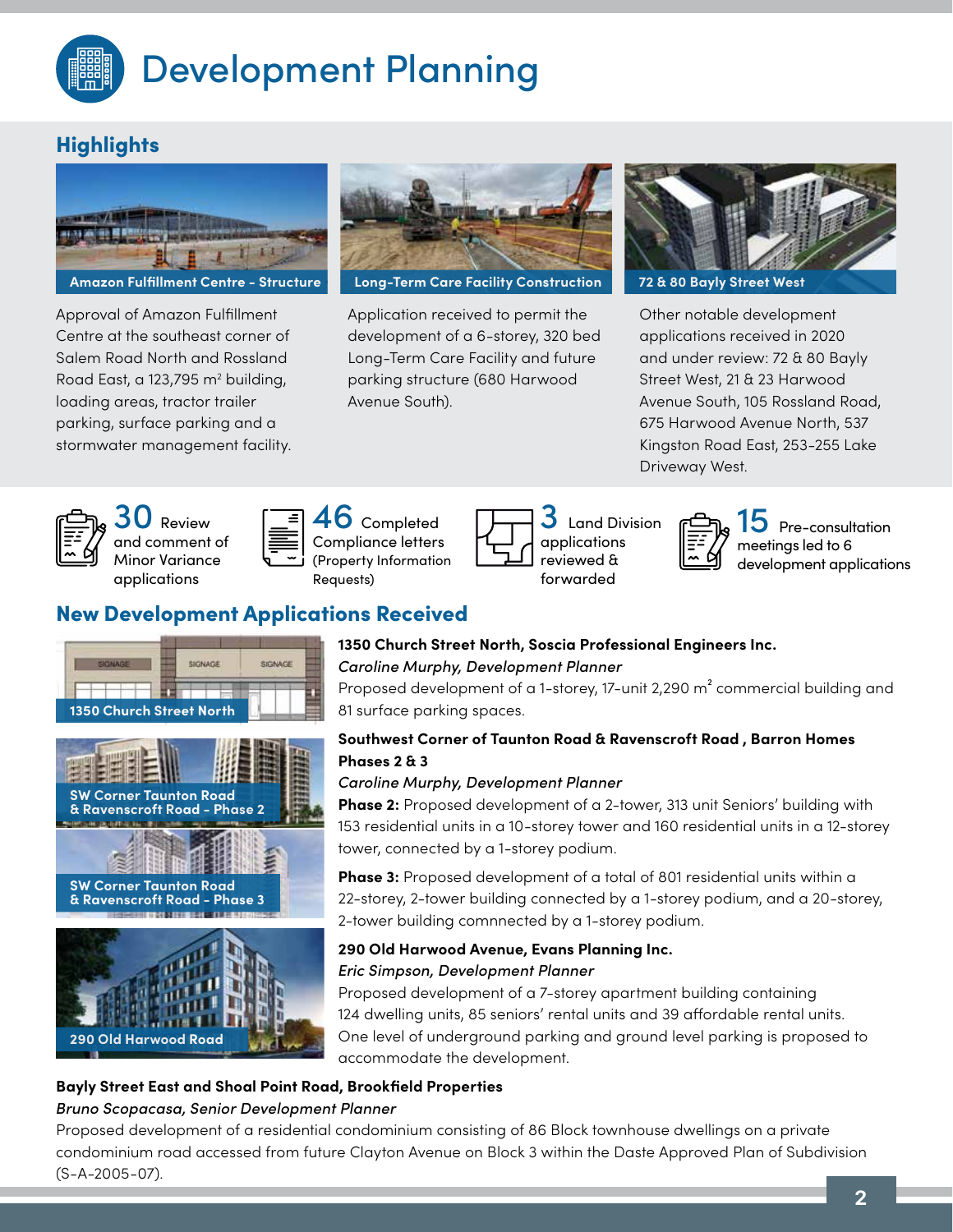

Policy Planning completed a number of significant initiatives in 2020.

#### **Highlights include:**

- Created 'fast tracked' Permit Process for Approval of Temporary Patio Permits in response to COVID-19
- Completed Phase 1 & 2 of the Central Ajax Intensification Transportation and Servicing Strategy
- St. George's Anglican Church Roof Replacement
	- Heritage Permit issued to protect heritage attributes of this designated heritage property
	- \$30,000 in Pickering Village CIP support provided
	- Enviroshake composite tiles used to maintain appearance of cedar shingles
- Historical Plaque for Daniel David Palmer
	- Project coordinated by the Heritage Advisory Committee
	- Celebrates DD Palmer, the founder of Chiropractic, who was born in Ajax
	- Unveiling on September 18, 2020 commemorated 125 years (to the day) since the first chiropractic adjustment.

#### **Staff reviewed and commented on significant government initiatives:**

- Municipal Comprehensive Review of the Durham Region Official Plan
- Bill 108 More Homes, More Choice Act and Community Benefits Charge Framework and Regulations
- Carruthers Creek Watershed Plan
- Amendment 1 to the Growth Plan, 2019
- Staff also represented the Town on numerous community organizations and committees, such as the TRCA's Regional Watershed Alliance and Ontario Power Generation Community Advisory Council

### Environmental Sustainability & Climate Change

#### **LEAF Backyard Tree Planting Program**

Help fight climate change by planting a tree on your property!

Local Enhancement & Appreciation of Forests (LEAF) is partnering with Town of Ajax to deliver a subsidized Backyard Tree Planting Program. The program is open to residential and commercial property owners in Ajax looking to plant trees on their property to help fight climate change.

Ajax residents participating in the LEAF Backyard Tree Planting Program will receive:

- An onsite consultation in your yard with an arborist
- A five to eight foot tall tree (two to four feet for evergreens)
- Delivery and planting service

The full value of this service is approximately \$500 per tree.

This program will ensure that the right tree is planted in the right location, all for a subsidized rate ranging from \$150- \$220 per tree. **For a limited time and while supplies last, Ajax residents can receive an additional \$150 rebate when they participate in the LEAF Backyard Tree Planting Program.** Limit of one rebate per property per year. First come, first served. This offer applies to single family homes, multi-units and businesses.

Visit the [LEAF website](https://www.yourleaf.org/ajax-homeowners) for more information and to participate.



**St. George's Roof Replacement**



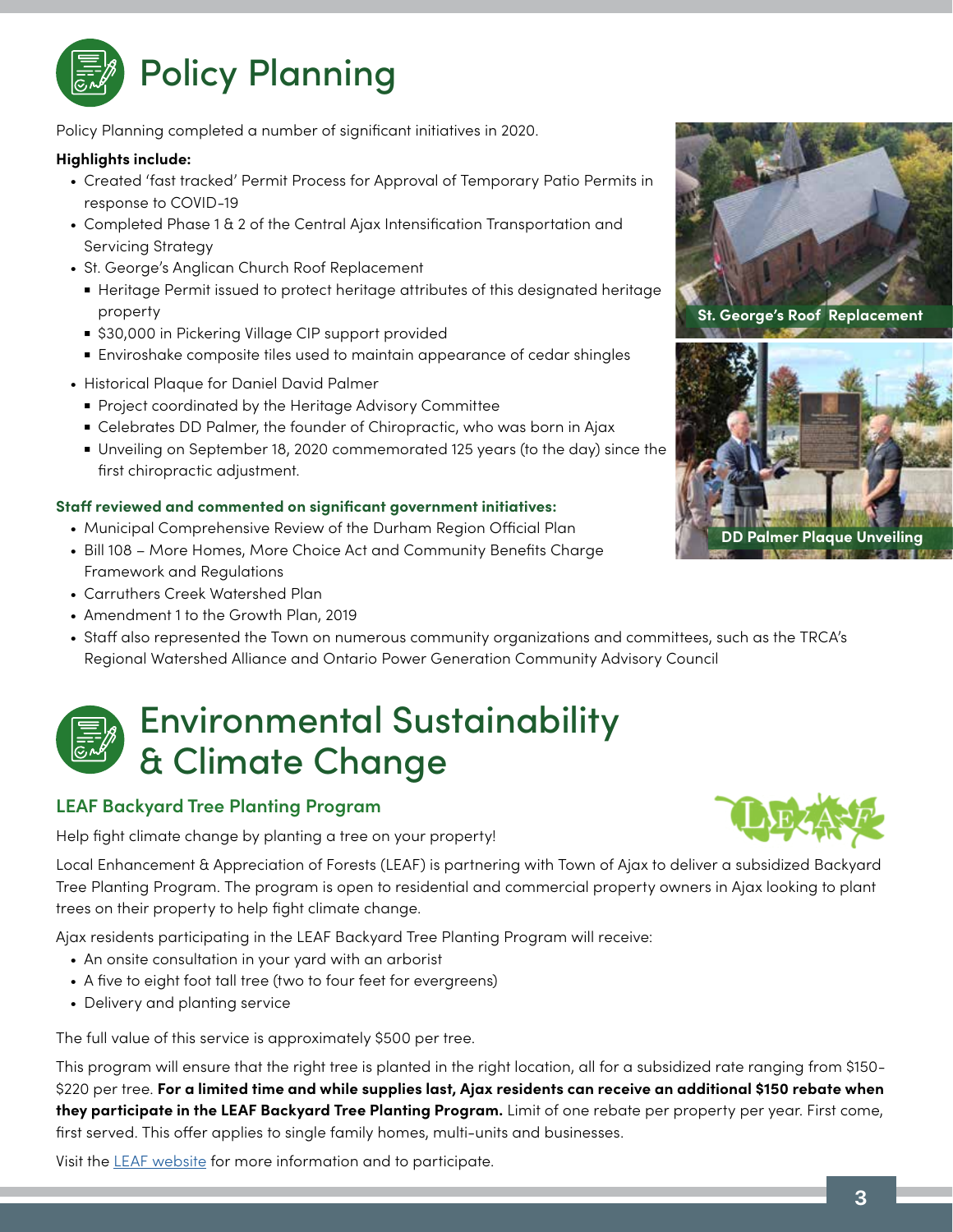Building Updates 鼺

#### Noteworthy Building Permits issued in 2020

| Company                                                 | Location                     | Area                 | <b>Type</b>                                  |
|---------------------------------------------------------|------------------------------|----------------------|----------------------------------------------|
| <b>DDSB Unnamed North Ajax</b><br>Public School         | 270 Williamson Drive<br>West | 5,259 $m2$           | 2-storey - 22 Classroom Elementary<br>School |
| Vaultra Self-Storage                                    | 20 Pugsley Court             | $7,440 \text{ m}^2$  | 4-storey, Self-Service Storage Building      |
| North Harwood Centre<br>Holdings Inc.                   | 1901 Harwood<br>Avenue North | 1,178 $m2$           | 1-storey, Multi-unit Industrial Building     |
| Chartwell Ballycliffe Long Term<br><b>Care Facility</b> | <b>70 Station Street</b>     | 13,295 $m2$          | 4-storey, 224 bed Long Term Care Facility    |
| Amazon Fulfillment Centre                               | 789 Salem Road<br>North      | 123,795 $m2$         | 1-storey, Warehouse & Distribution Facility  |
| Lakeridge Health Long-Term<br><b>Care Facility</b>      | 680 Harwood<br>Avenue South  | $25,526 \text{ m}^2$ | 6-storey, 320 bed Long-Term Care Facility    |

#### Major Building Permits Under Review

| Company                          | Location             | Area                  | <b>Type</b>                                |
|----------------------------------|----------------------|-----------------------|--------------------------------------------|
| <b>Medallion Corporation</b>     | 2 River Plate Street | 16,428.5 $m2$         | Building D, 19-storey, Mixed Use, 227 apts |
| <b>Medallion Corporation</b>     | 25 Kitney Drive      | 25,960.6 $m2$         | Building C, 23-storey, Mixed Use, 324 apts |
| Atlas Developments Ltd.          | 630 Beck Crescent    | 4,085 $m2$            | <b>Banquet Hall</b>                        |
| <b>Marriott Fairfield Hotels</b> | 650 Beck Crescent    | 6,330 $m2$            | 6-storey, 120 room hotel                   |
| <b>Salvation Army</b>            | 35 Kings Crescent    | $1,825 \; \text{m}^2$ | Place of Worship and Community Space       |
| Jiffy Self-Storage               | 18 Gadsden Court     | 12,182 $m2$           | 1, 3-storey and 10, 1-storey Self-Storage  |
|                                  |                      |                       | <b>Buildings</b>                           |
| Vaultra Self-Storage             | 20 Pugsley Court     | 2,960 $m2$            | 11 unit, 1-storey Self-Storage Building    |
| Dipietro & Galea Holdings Ltd.   | 9 Barr Road          | $1,808 \text{ m}^2$   | 1-storey, Multi-unit Industrial            |
|                                  |                      |                       |                                            |

#### Building Inspections

- In 2020, a total of **13,469** building inspection related processes were conducted. This number does not include the inspection of fire safety systems that were carried out by staff of Ajax Fire and Emergency Services under the authority of the Ontario Building Code.
- Building Approvals conducts a minimum of **13** mandatory inspections during the construction of each new home built in Ajax. In the case of inspections for non-residential development, multi-unit residential buildings, signs, demolitions and, alterations, other mandatory inspections are added or substituted.

The breakdown on the right represents the number of inspections conducted at each stage of construction for the year 2020.

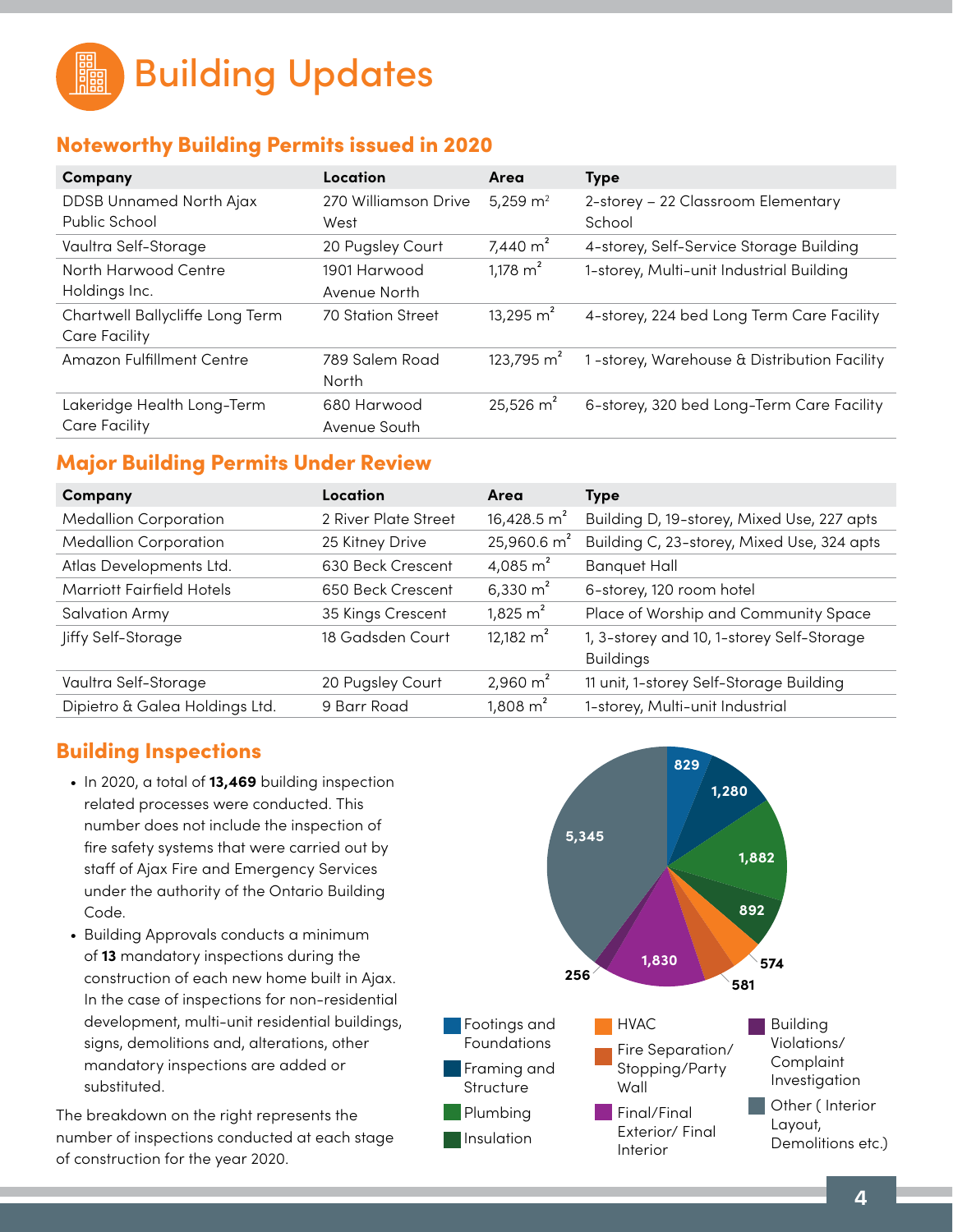



#### **Neighbourhood Clean-Up Challenge**

In place of the annual Shoreline Clean-up, Ajax residents kept Ajax clean by going out and picking up litter within their neighbourhoods from October 5 – 16, 2020. 94 clean-ups took place during this time.



#### **Development Engineering & Stormwater Highlights:**

- Improving water quality in creeks and streams leads to improved water quality at the Lake. The Town completed a retrofit of an existing storm sewer which will reduce suspended solids and pollution entering Duffins Creek.
- Recent high water levels in Lake Ontario has contributed to significant erosion along the Ajax shoreline. A critical section of the shoreline was repaired because the erosion was threatening the structural stability of a storm sewer outfall.



#### **ActiveTOA**

Last fall, the Town of Ajax implemented **[#ActiveTOA](https://www.ajax.ca/en/inside-townhall/cycling.aspx)** which encourages residents to stay active and healthy by exploring the Town's trail and onroad bike facilities. Active TOA is an 18km marked system (currently in South Ajax) for active types of rolling, primarily biking. It consists of 252 pavement markings and fourteen wayfinding signs directing to the waterfront. This trail system celebrates the Town's existing neighbourhood features using markings reflecting the flora and fauna of the area. Transportation staff will explore the feasibility of extending the marked system to North Ajax.

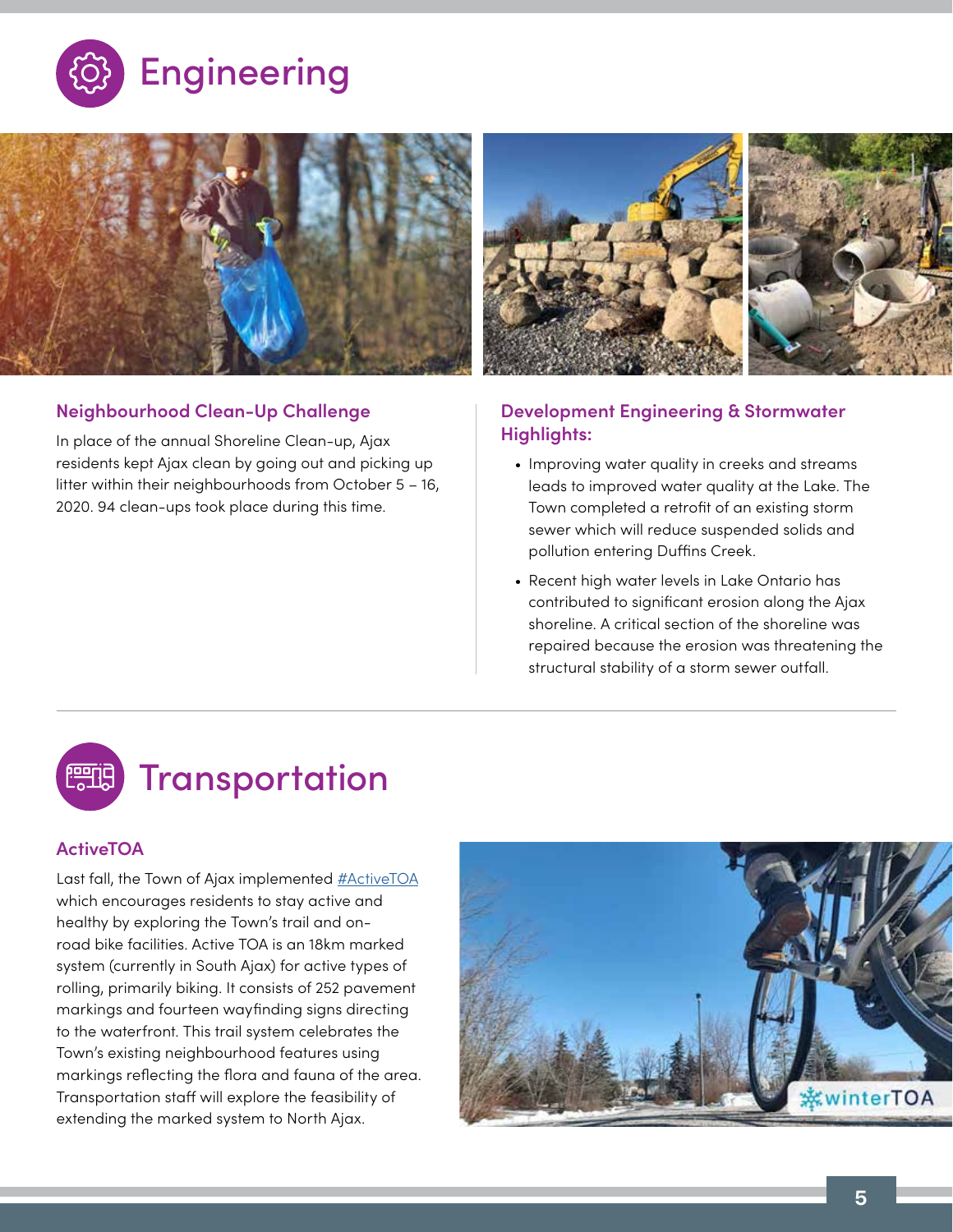

**Elijay McCoy** invented lubrication devices to improve the efficiency of train travel. **Thata credit: Youllanti Historical So** 

> History Month

#### **#GetAjaxMoving 2021**

Transportation Services continues to engage residents about options for getting around the Town through its transportation awareness campaign, #GetAjaxMoving. This campaign has been rolled out using online methods to encourage residents to explore Ajax using sustainable transportation modes.

As part of WinterTOA, Transportation staff created a [video](https://twitter.com/TownOfAjax/status/1354835747333931008) highlighting the mental health benefits of winter walking and biking for Bell Let's Talk Day 2021.

#### **Transportation-themed Black History Month Campaign**

Transportation Services also created a transportationthemed Black History Month campaign on social media, highlighting the contributions of Black inventors and athletes to **biking** and transit.

COVID-19

**Business Recovery** 

& Growth Work Plan

#### **Traffic Calming Warrant / Program**

In 2020, the Town completed an update to our Traffic Calming Warrant. The purpose of the update was to ensure the Town's warrant was reflective of traffic issues found on Town Roads and that it reflected industry best practices. The update re-examined and verified the assessment process, evaluation criteria and threshold and scoring criteria. The updated warrant enables staff to be more efficient and effective in their evaluation of traffic concerns in the Town. It also places a new emphasis on monitoring to help ensure that all implemented traffic calming measures are effective and that additional measures are not needed.

This summer, the Town will be implementing a series of traffic calming measures on Town roads which were warranted for traffic calming. Information on those segments can be found on the Town's IMO page. If there is a road in the Town which you would like tested, please send your request to: [traffic@ajax.ca.](mailto:traffic%40ajax.ca?subject=)



### Economic Development & Tourism



20/20

**FOCUS** 

23 temporary patio permits issued

ajax.ca/business



 $53$  investment inquiries  $\sqrt{397}$  business calls



#### **20/20 Focus**

The Economic Development and Tourism Office launched a 20/20 Focus: COVID-19 Business Recovery & Growth Plan to support our business community as they navigate and rebound from impacts of the pandemic. It includes "made for Ajax actions", adding to our partnership efforts as members of the Durham Economic Task Force and complements programs and services offered by other levels of government. Review this [scorecard](https://www.ajax.ca/en/business-and-growth/resources/Documents/2020-Scorecard-Final-Final.pdf) to learn more about the overall success in delivery of the 20 initiatives.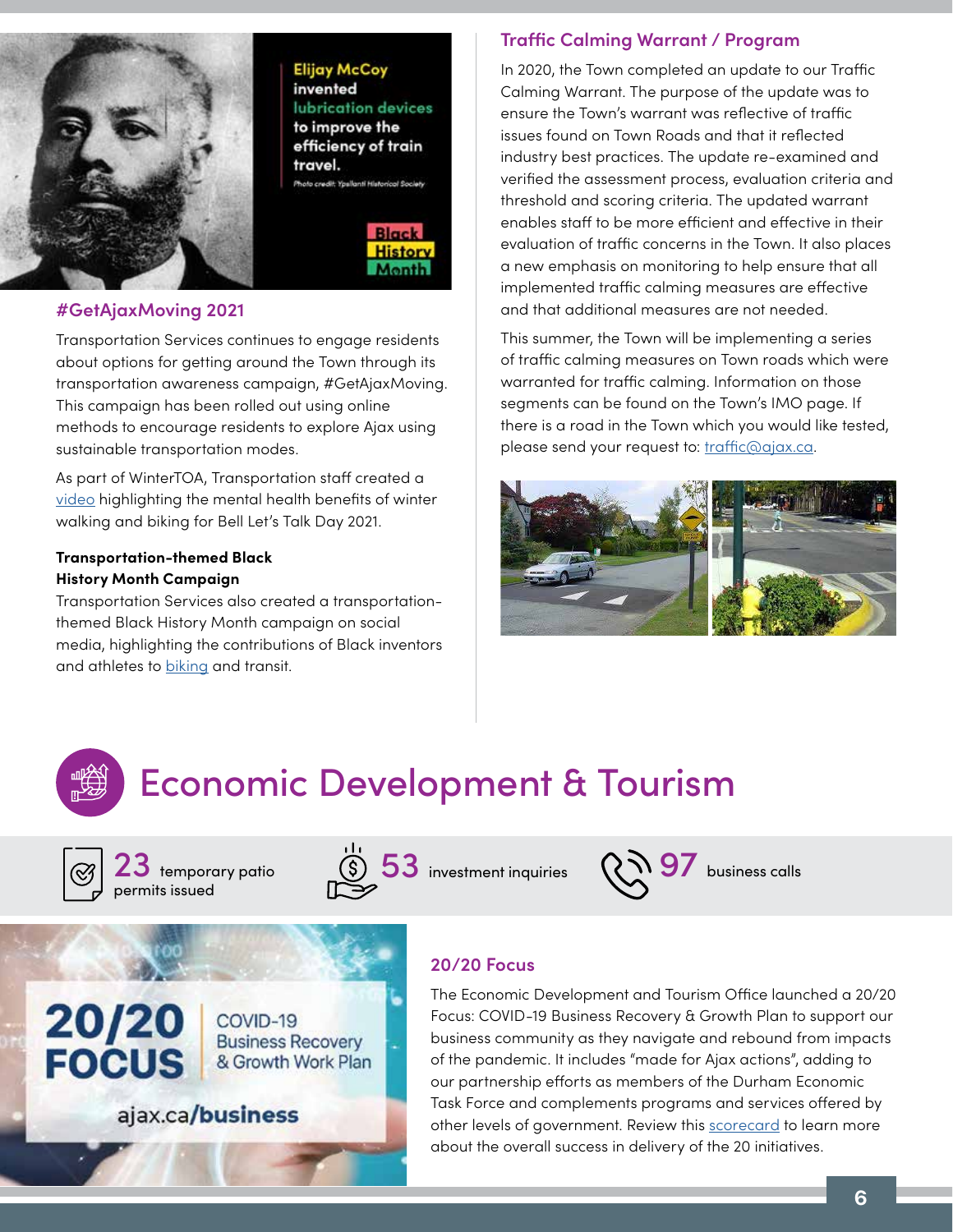#### **Business Events**

- Through its participation in the Durham Economic Development Partnership, Ajax Participated in Collision, North America's largest and fastest growing tech conference and helped to show the world why the eastern edge of the Greater Toronto Area is known for its innovation, STEM talent and creativity.
- The Town continued to grow its partnership with the AI/Hub through the delivery of four virtual AI for Ajax sessions: Using AI & Data to Help Your Business Rebound; Just for Kids: Understanding COVID-19; How to Fund an AI Project for your Company; and How to Utilize AI Image Recognition to Improve Customer Service.
- The St. Francis Centre was transformed into a virtual conference studio to host siberXchange 2.0, a global cybersecurity conference, August 10-14, 2020.
- $\bullet$  upNext Ajax<sup>TM</sup> returned to Ajax in a virtual format, equipping young adults between the ages of 18-29 with entrepreneur



and employment training experience, October 26-November 13, 2020.



#### **Business Attraction & Marketing Outreach**

- Economic Development Staff were able to proactively reach out and meet with almost 100 businesses in 2020.
- An interim approach for business grand opening celebrations was developed to recognize new businesses in the midst of COVID-19 restrictions.
- An extensive #SupportLocal digital marketing campaign that encompassed frequent social media posts, blogs and contests to encourage residents to support local businesses.
- The delivery of COVID-19 business support initiatives as part of the Durham Economic Task Force, including but not limited to, advocacy on behalf of businesses to provincial and federal governments, the delivery of three business surveys, digital sector round tables and numerous virtual workshops.



#### **Upcoming Public Meetings (Community Affairs & Planning Committee):**

#### **Mar 1**

- Central Ajax Intensification, Servicing & Transportation (CAIST) Strategy Phase 1 & 2 Update
- Envision Durham: Town comments on Major Transit Station Areas (MTSA) Policy Directions Paper

#### **General Government Committee (GGC) Reports & Presentations:**

#### **Mar 8**

- 2020 Year End Building Activity and 2021 Projection Report
- Heritage Designation for 775 Kingston Road East
- Environment Sustainability Projects Status Update
- CLOCA Shoreline Hazard Management Plan
- Annual #GetAjaxMoving Update
- Harwood-Fishlock Intersection Review
- Economic Development Action Plan
- Parking License Agreement at Ajax Community Centre
- Renaming of Langsdorff Drive

#### **Public Open Houses:**

- OPA20-A1, Z1/20 & S-A-2020-01 (1192 & 1260 Church Street North) (Feb 23)
- Traffic Calming Implementation, Ward #2 (Feb 24)
- Traffic Calming Implementation, Ward #3 (Feb 25)

#### *NOTE: ALL MEETINGS ARE TENTATIVE AND MAY BE SUBJECT TO CHANGES*